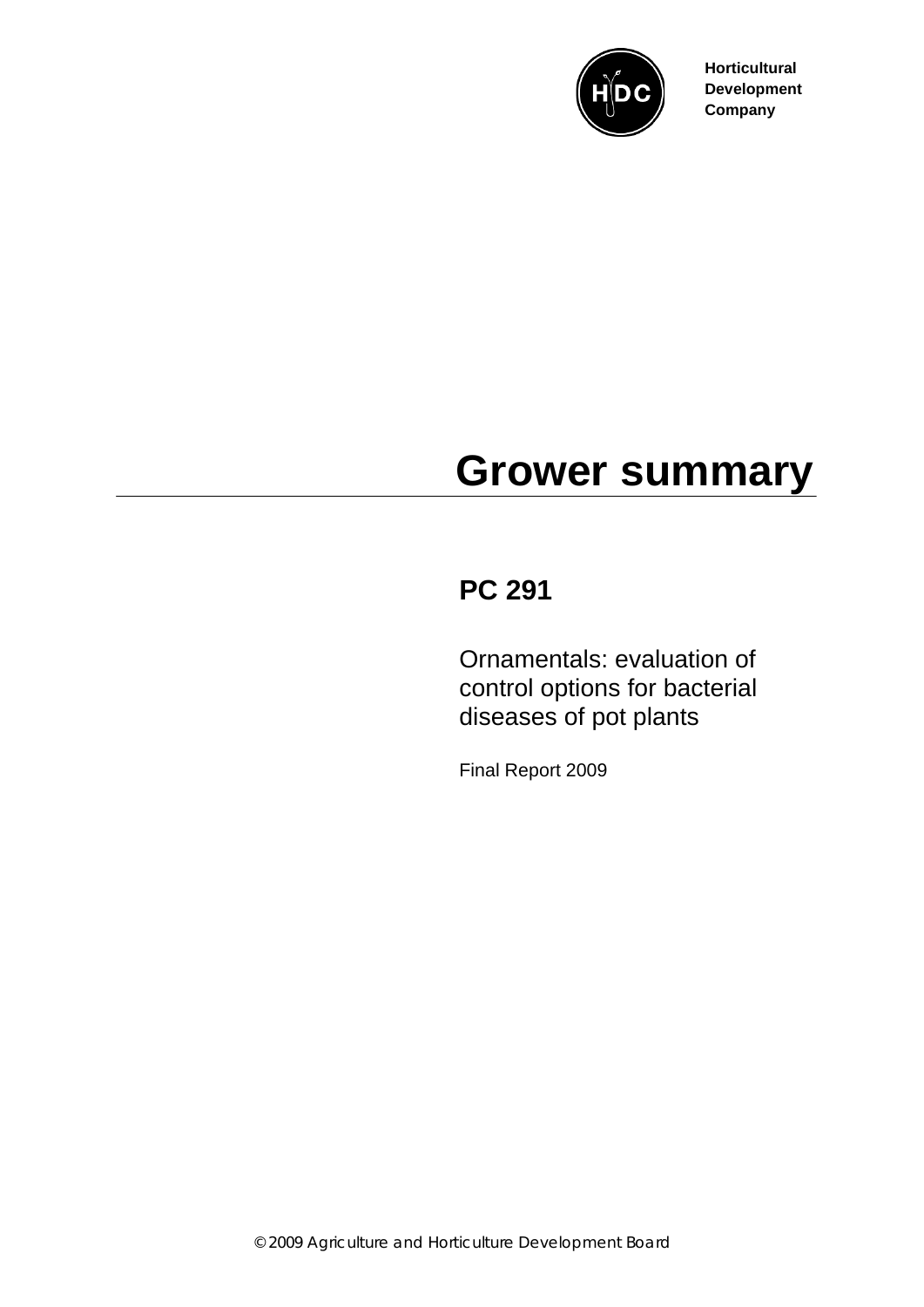#### **Disclaimer**

Whilst reports issued under the auspices of the HDC are prepared from the best available information, neither the authors nor the HDC can accept any responsibility for inaccuracy or liability for loss, damage or injury from the application of any concept or procedure discussed.

The results and conclusions in this report may be based on an investigation conducted over one year. Therefore, care must be taken with the interpretation of the results.

#### **Use of pesticides**

Only officially approved pesticides may be used in the UK. Approvals are normally granted only in relation to individual products and for specified uses. It is an offence to use nonapproved products or to use approved products in a manner that does not comply with the statutory conditions of use, except where the crop or situation is the subject of an off-label extension of use.

Before using all pesticides check the approval status and conditions of use.

Read the label before use: use pesticides safely.

#### **Further information**

If you would like a copy of the full report, please email the HDC office (hdc@hdc.org.uk), quoting your HDC number, alternatively contact the HDC at the address below.

Horticultural Development Company Tithe Barn Bradbourne House East Malling Kent ME19 6DZ

Tel: 01732 848 383 Fax: 01732 848 498

The contents of this publication are strictly private to HDC members. No part of this publication may be copied or reproduced in any form or by any means without prior written permission of the Horticultural Development Company.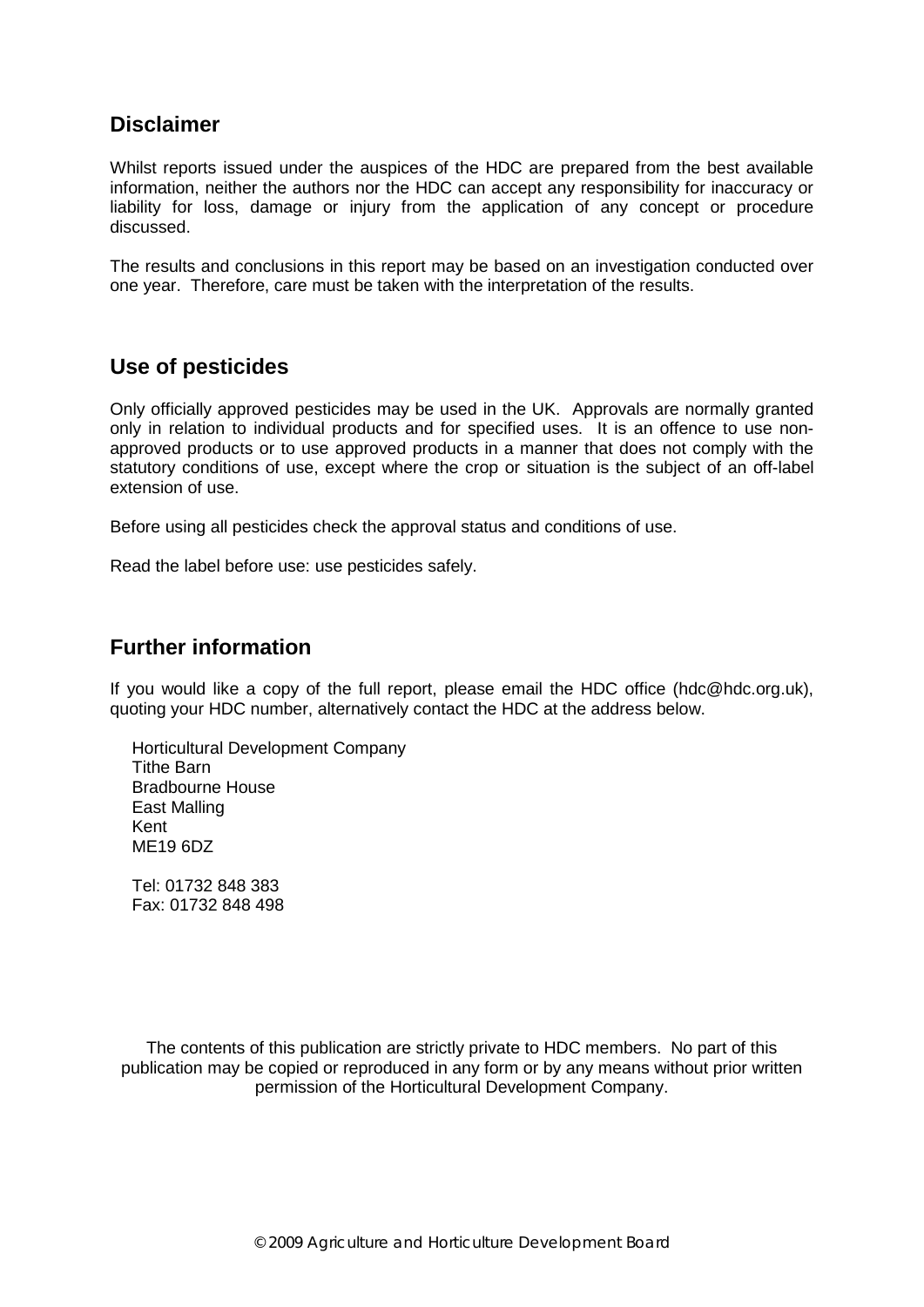#### **Headline**

None of six foliar treatments (Amistar, Anthyllis, Cuprokylt, Farm-Fos 44 + Silwet-L77, Purogene and Signum) applied to cyclamen from one month after potting significantly reduced bacterial soft rot caused by *Pectobacterium carotovorum*.

#### **Background and expected deliverables**

A number of genera of bacterial pathogens cause disease in pot plants:

- Seed-borne *Xanthomonas* spp. e.g. on Begonia, Pelargonium, Cheiranthus and **Lavandula**
- *Pseudomonas* spp. causing leaf spots e.g. Camellia, Magnolia, Lonicera, Prunus and Canna.
- *Pectobacterium* and *Dickeya* spp. causing soft rot and stem wilts e.g. on Chrysanthemum, Cyclamen, Dahlia, Dianthus, Dieffenbachia, Euphorbia, Hyacinth, Kalanchoe, orchids, Pelargonium, Primula, Sedum, and Zantedeschia.
- *Agrobacterium* spp. causing crown gall of a range of ornamentals including chrysanthemum, roses, Euonymus, Prunus and many others.
- *Rhodococcus fascians* causing leafy gall on geranium.

Bacterial diseases causing significant losses on individual nurseries in recent years include cyclamen bacterial soft rot *(Pectobacterium carotovorum*), poinsettia bacterial leaf spot (*Xanthomonas axonopodis* pv. *poinsettiicola*), wallflower bacterial wilt (*Xanthomonas campestris* pv. *campestris*) and geranium bacterial wilt *Ralstonia solanacearum*.

Many bacterial diseases are favoured by high temperature and humidity and with global warming they may become a more significant problem if they are active over longer periods during the year. Others, such as bacterial soft rots on fleshy tissues (e.g. corms) have been persistent problems for many years.

Some control is possible through crop management, including avoiding high temperatures, waterlogged growing media, and mechanical and pest damage. Good nursery hygiene can also reduce the risk of persistent bacterial disease problems.

At present there are no chemical controls recommended for bacterial diseases other than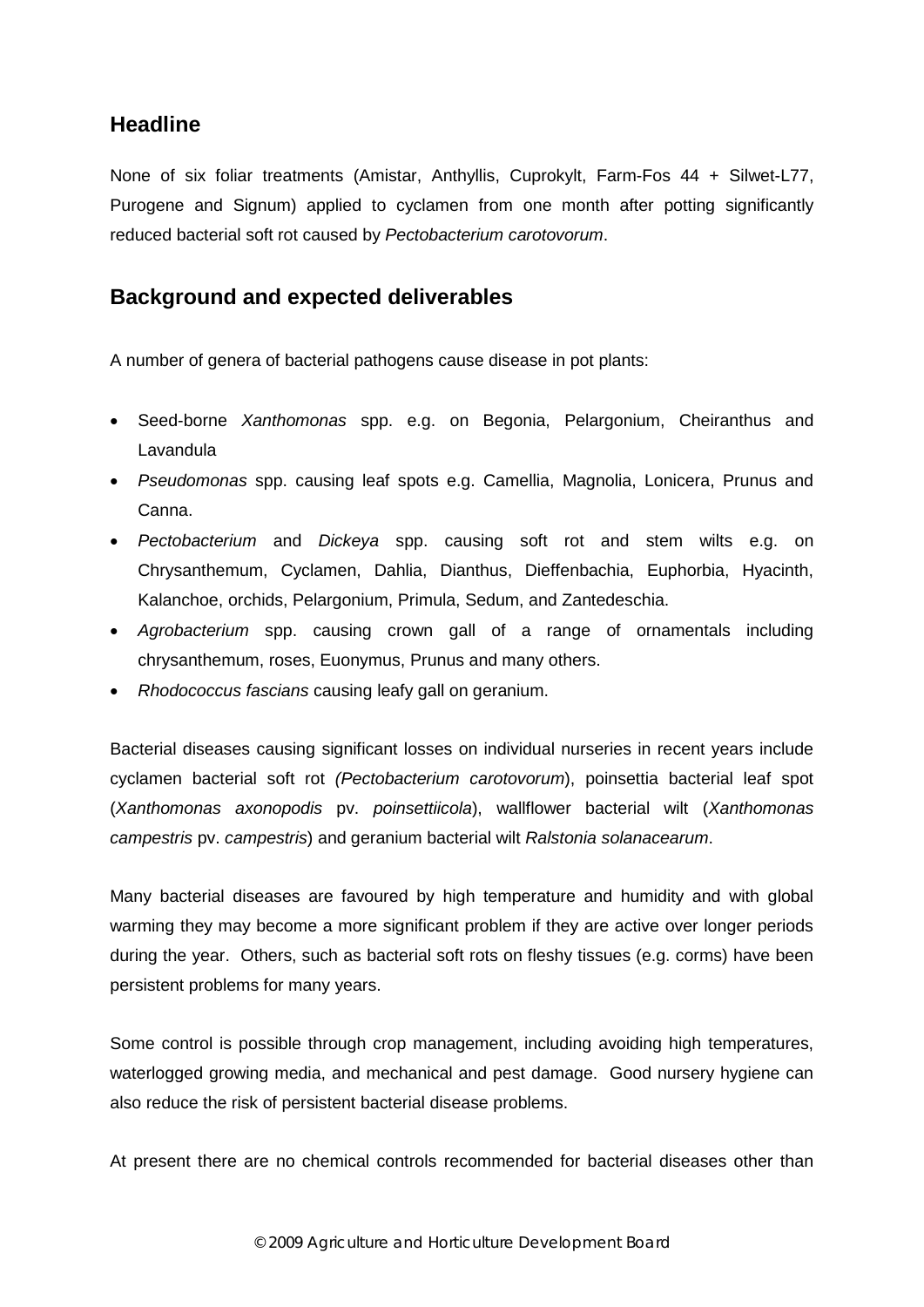copper fungicides, which provide limited protective control.

There is opportunity to make use of recent developments elsewhere in bacteriology to improve the control of bacterial diseases of protected ornamentals in the UK, particularly the areas of induced host-resistance, phage therapy and accurate detection and quantification of bacteria.

This project aims to assess the benefit of some chemical and biological interventions that could increase the options available to growers for management of bacterial diseases.

The expected deliverables are:

- Greater awareness by growers of bacterial diseases and their management.
- An illustrated Factsheet on control of bacterial diseases on protected ornamentals.
- Sound data on the potential benefit of resistance inducers and phage therapy for control of bacterial disease of ornamentals.
- Potential benefit to growers of reduced losses through use of biological or chemical intervention, subject to regulatory approval where required.

#### **Summary of the project and main conclusions**

A review of treatments with efficacy against bacterial plant diseases revealed a scarcity of approved products with proven bactericidal activity. Copper compounds have mostly been used to limit spread of leaf spot pathogens (*Xanthomonas* spp. and *Pseudomonas syringae* pathovars) but the level of control is limited, they can be phytotoxic and resistance can develop. Use of antibiotics such as streptomycin, oxytetracyclin or kasugamycin is not permitted.

The effects on bacterial diseases of growth promoting phosphonate products, such as fosetyl-Al (eg Aliette 80WG) and phosphorous acid, have been quite widely tested on ornamentals. Moderate efficacy with relatively high doses and regular applications has been achieved inconsistently, especially for controlling spread of *Xanthomonas* leaf spots on various ornamental species.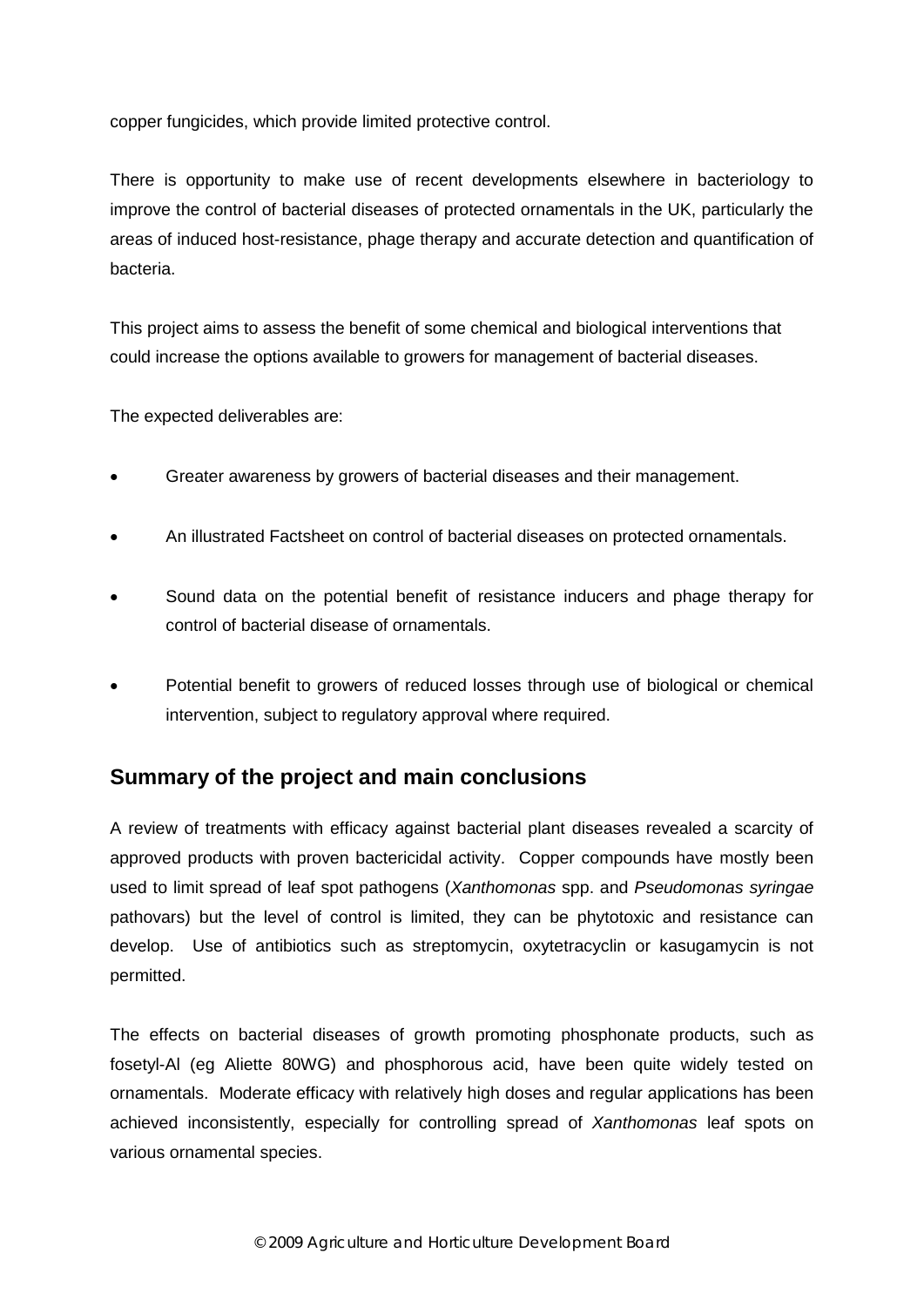Recent research has concentrated mainly on plant activators that induce systemic acquired resistance (SAR) such as acibenzolar-S-methyl (marketed as Bion in Europe) and methyl jasmonate. The rate of soft rot development in Calla Lily (caused by *Pectobacterium (Erwinia) carotovorum*) was reduced by Bion but completely inhibited after spraying leaves with methyl jasmonate. The efficacy of other plant activators marketed in the USA, such as harpin (Actiguard) and laminarin (Vacciplant) has yet to be tested on bacterial pathogens of ornamentals. There is also current interest among agrochemical companies in exploiting the induction of Systemic Acquired Resistance (SAR) by strobilurin and related fungicides such as Amistar (azoxystrobin) or Signum (boscalid + pyraclostrobin) to provide some protection against a range of fungal, viral and bacterial plant pathogens

Finally, there is revived interest in the use of specific viruses (phage) that infect and kill bacteria to replace chemical control of bacterial plant pathogens. Successful control of bacterial blight of geraniums by foliar applications of a mixture of phages against *Xanthomonas hortorum* pv*. pelargonii* strains has been demonstrated. Phages are available to evaluate control of a range of bacterial pathogens including *Pectobacterium carotovorum* and *Ralstonia solanacearum*.

The project has developed reliable methods for production of cyclamen plants affected by bacterial soft rot *(Pectobacterium carotovorum)* and ivy plants affected by bacterial leaf spot *(Xanthomonas hortorum)* in preparation for subsequent experiments on disease control.

Six treatments applied as foliar sprays were evaluated for control of cyclamen bacterial soft rot on a nursery with a history of the disease. The treatments were Amistar, Anthyllis growth stimulant (garlic extract), Cuprokylt (copper oxychloride), Farm-Foss 44 + Silwet L77 (potassium phosphate + silicon-based wetter), Purogene (chlorine dioxide) and Signum. None of the treatments significantly influenced incidence of the disease.

#### **Financial benefits**

UK cyclamen production is around 16 million plants per year (4-6 million large-flowered and 10-12 million mini-cyclamen) valued at around £16 million (industry estimate, 2008). Assuming an average of 5% of plants are lost to bacterial soft rot (*Pectobacterium carotovorum*), the potential savings to growers by introduction of effective control measures would be worth around £800,000/annum.

Several UK nurseries growing poinsettia have recently suffered losses caused by